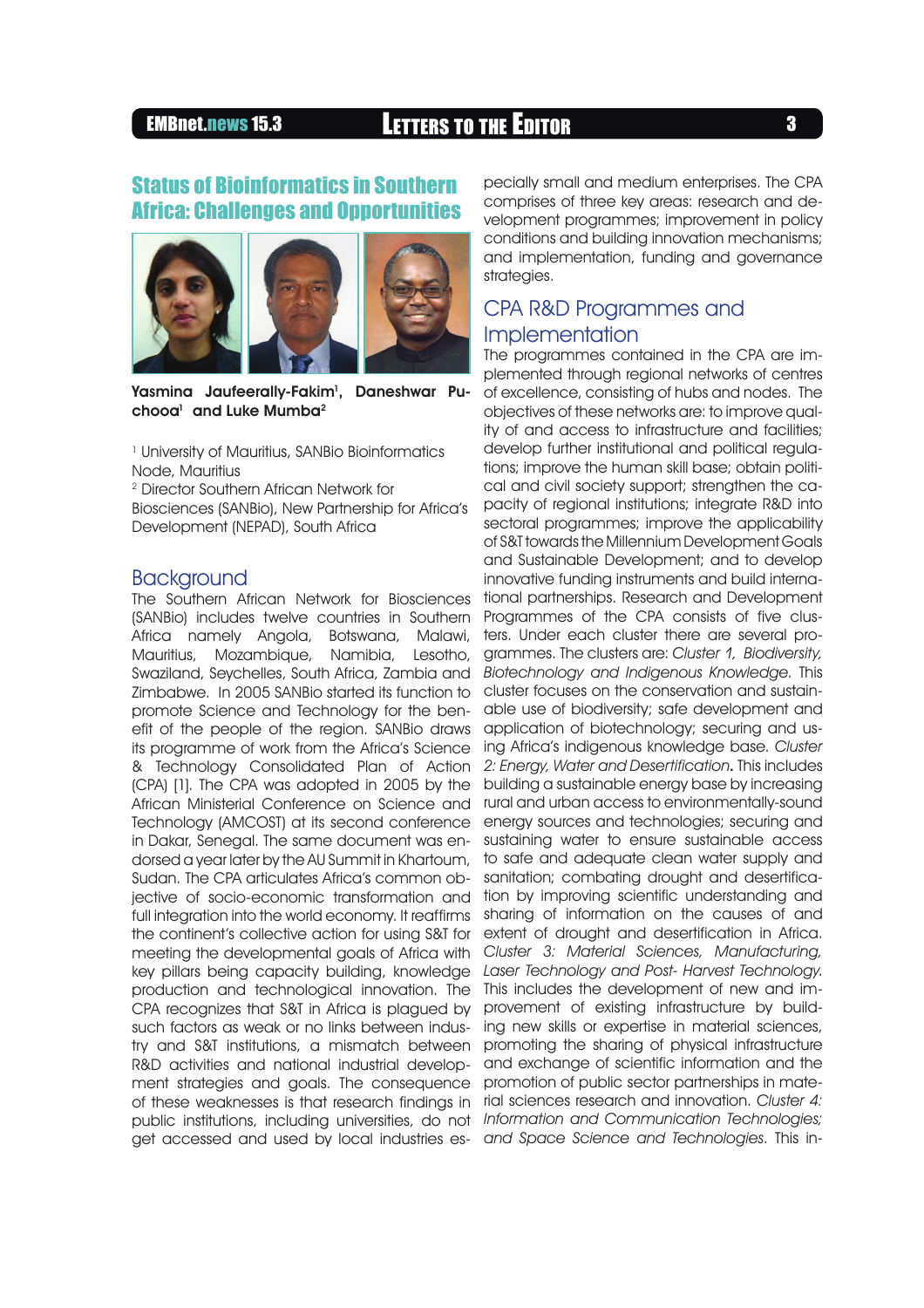<sup>4</sup> LETTERS TO THE EDITOR EMBnet.news 15.3

cludes the creation of experts engaged in computer science, information systems as well as informatics; building skills in software research and development. It also includes the establishment of the African Institute of Space Science. *Cluster 5: Mathematical Sciences*. This includes the establishment of an African Mathematical Institutes aimed at strengthening the African Mathematical Institutes network that was constituted in 2005 with the sole purpose of building a new generation of African scientists and technologists with excellent quantitative problem-solving skills.

SANBio operates from its secretariat based at the Council for Scientific and Industrial Research (CSIR) campus in Pretoria, South Africa. It has been active in the setting up of regional projects whereby several countries participate. Among those are: The scientific validation of traditional medicines for HIV treatment, conservation and utilization of plant genetic resources in the SADC (Southern African Development Community) region for food security, Fish biodiversity of inland rivers of Southern Africa, Mushroom production, Livestock Development and Capacity building in bioinformatics. Each project is managed by a country node under the supervision of the SANBio Director.

### Capacity Building in Bioinformatics

The University of Mauritius is the regional node for the project on capacity building in Bioinformatics. The main objective of the action is to provide training to scientists in the countries of Southern Africa for the development and utilization of bioinformatics in research institutions and universities. It will create a platform whereby research in biosciences will be strengthened through the incorporation of bioinformatics within the current activities. Such an initiative will have a regional impact and improve the perspectives of the research output.

Conventional approaches for research projects that are under way in the region in biological sciences are based on methods of molecular biology, biochemistry and biotechnology. Most of the universities have well-developed departments for these subjects. They also have their computer science departments and this action will bridge them with the aim of setting up facilities for bioinformatics. The justification for such a project is the fact that Southern Africa has yet to tap genomics and expression

data that have become available in the recent past. Most other regions of the world are actively utilising and applying such information for bringing solutions to their priority problems. Southern African countries face massive difficulties in tackling infectious diseases, food production, animal health, environmental degradation and population growth. Malawi has several scientific set ups where research in being undertaken in molecular epidemiology of HIV, malaria and other human diseases [2,3]. The School of Veterinary Medicine of the University of Zambia and the Livestock and Pest Research Centre of Zambia are conducting a major work on the tick-borne diseases such as Trypanosomiasis. More than 75 % of the livestock are found in areas where the tsetse fly, which is the vector for this disease, can be found. Current work there include epidemiology of human trypanosomiasis, comparative studies of cysteine proteases of *Trypanosoma brucei* and *T. congolese*, characterisation of Theileria parasites and immunogenicity of Theileria sporozoites.

The Theileria genome information is available [4] and the scientists in Zambia will benefit from training in using genome browsers and other databases for extracting useful information on this organism. Works on sequencing other Theileria species are also under way at ILRI (International Livestock Research Institute) in Kenya. Tapping genomic and expression data, which have become available for many parasites, can lead to more efficient control of diseases through the design of better vaccines and drugs.

An important fish biodiversity project is under way in Malawi. The lakes of Southern Africa are heavily exploited for food production. Lake Malawi is known to house five hundred endemic fish species and follow up of decrease in stocks is necessary to assess the probable loss in biodiversity. DNA sequences for phylogenetic comparison are being used for better diversity management of the fish resources of the seven main rivers of Southern Africa which are the Zaire, Zambezi, Okavango, Limpopo, Orange, Ruvuma and Cunene. They run through eleven countries and make up 6.7 km<sup>2</sup> of catchment area.

The region also hosts a major project on the Conservation of Plant Genetic Resources. The SADC Plant Genetic Resources Centre (SPGRC) is located in Zambia and the project aims at strengthening capacities in other countries for: Assessment of genetic diversity, identification of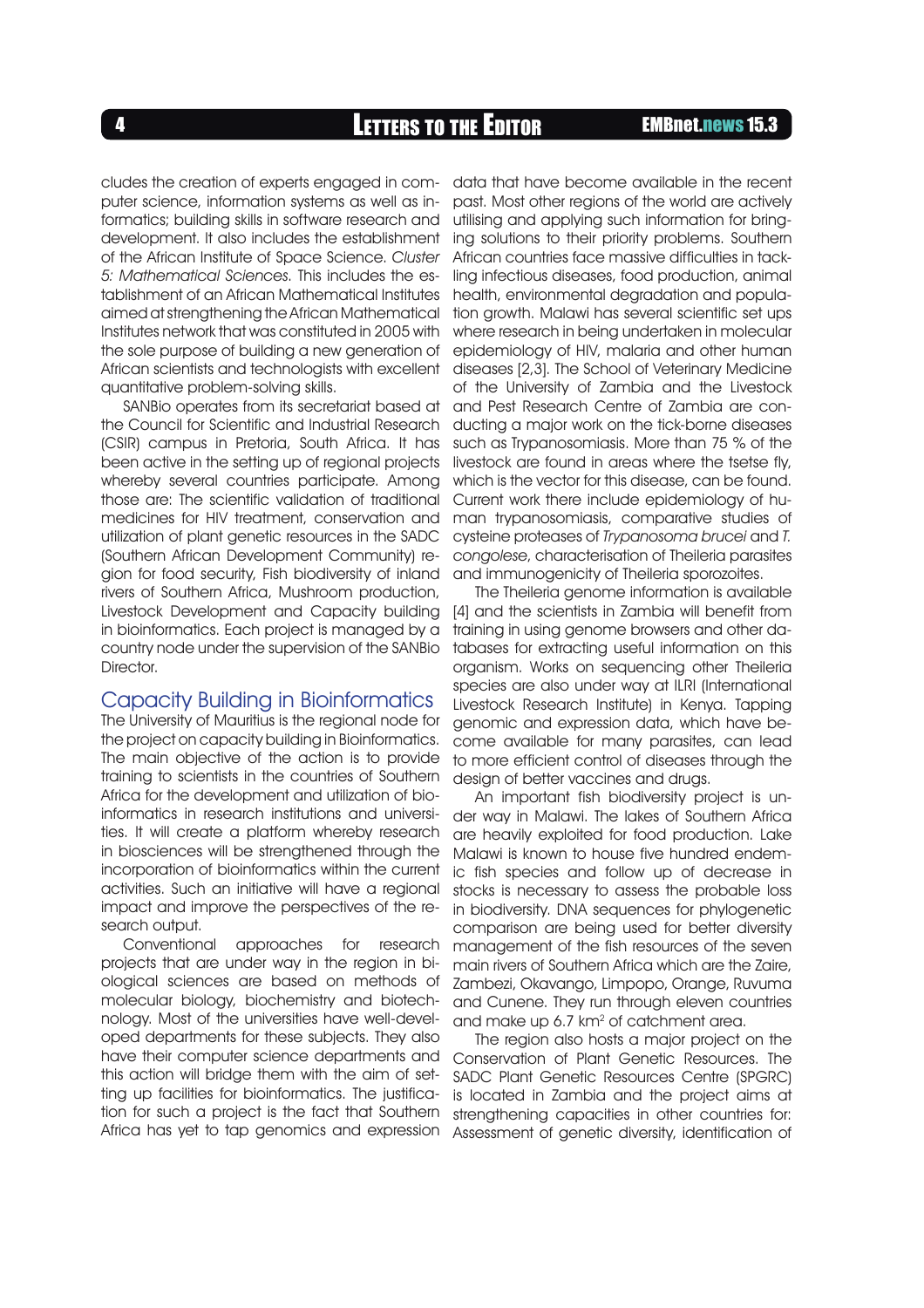# EMBnet.news 15.3 **LETTERS TO THE EDITOR** 5

utilisation and food security and sustainable livelihoods.

At the University of Mauritius, a bioinformatics group has been set up to evaluate the current needs and to initiate research. The group is presently working on microbial genomes comparison [5].

South Africa stands as an opportunity for neighbouring countries, as bioinformatics is well implemented among scientific institutions and universities. High quality research output is evidence for this [6-9]. A strong network has been set up and is functioning with many nodes which provide short courses.

The specific objectives of this project are:

- setting up of a network of scientists from the Southern African region,
- organise core facilities,
- Initiate the development of courses in bioinformatics,
- provide specific training to academics and students,
- assist research students in obtaining short-attachment in bioinformatics centres.

Scientists in the region have high hopes that training in the utilisation of bioinformatics resources and tools will enable them to enhance the quality of teaching and research being undertaken. Above all, such tools will accelerate development of diagnostics, vaccines and other medical and veterinary products that are directly relevant to national priorities.

An advisory working group has been set up and comprises of the following members:

- Prof. Luke Mumba, Director SANBio
- Dr. Y. Jaufeerally-Fakim, SANBio Bioinformatics Node Coordinator
- Mrs. Chimwemwe Chamdimba, M & E Manager, NEPAD Office Science and **Technology**
- Prof. Fourie Joubert, University of Pretoria
- Prof. Oleg Reva, University of Pretoria
- Dr. Etienne de Villiers, ILRI (International Livestock Research Institute) Kenya
- Prof. Erik Bongcam-Rudloff, The Linnaeus Centre for bioinformatics-SLU, Uppsala, Sweden
- Dr. Eija Korpelainen, CSC-IT Center for Science, Finland

important genetic traits, conservation measures, A first meeting was held at the University of Pretoria, Computational Biology department in January 2009. Participants came from Malawi, Zambia, Namibia, Botswana, Mozambique, Tanzania, Mauritius and South Africa. A preliminary needs assessment was conducted to work out the types of training that will be required. The project planning meeting was held in Mauritius last July and the series of activities to follow was finalised. The areas for training were identified as follows:

- *Genome Browsers:* an introduction to a *1.* browser (e.g., Human or Rice genome browser (TIGR), ENSEMBL, UCSC), general features, how to understand the display, and work with the features available.
- *Biodiversity and Evolutionary Genetics:* tools *2.* for sequence alignment, motifs searching, finding recombinants (HyPhy/ PAML). phylogenetic programs; how to interpret output from such analysis.
- *Pathogen genomics:*comparative genomics, *3.* how to compare genomes, find homologs or conserved sequences. Using for example the *Plasmodium falciparum* or *Mycobacterium tuberculosis* genomes.
- *Assembly and Annotation:* tools for genome *4.* assembly; how annotation of different genomes is conducted.

It is expected that this initiative will enable more projects to follow and therefore securing extra funding for a flagship project will be an essential part.

### Internet Access

The digital divide between Europe and Africa has been addressed by the e-Africa commission



Figure 1. Participants at a SANBio Regional Bioinformatics Training Course, University of Pretoria, South Africa, 2009.